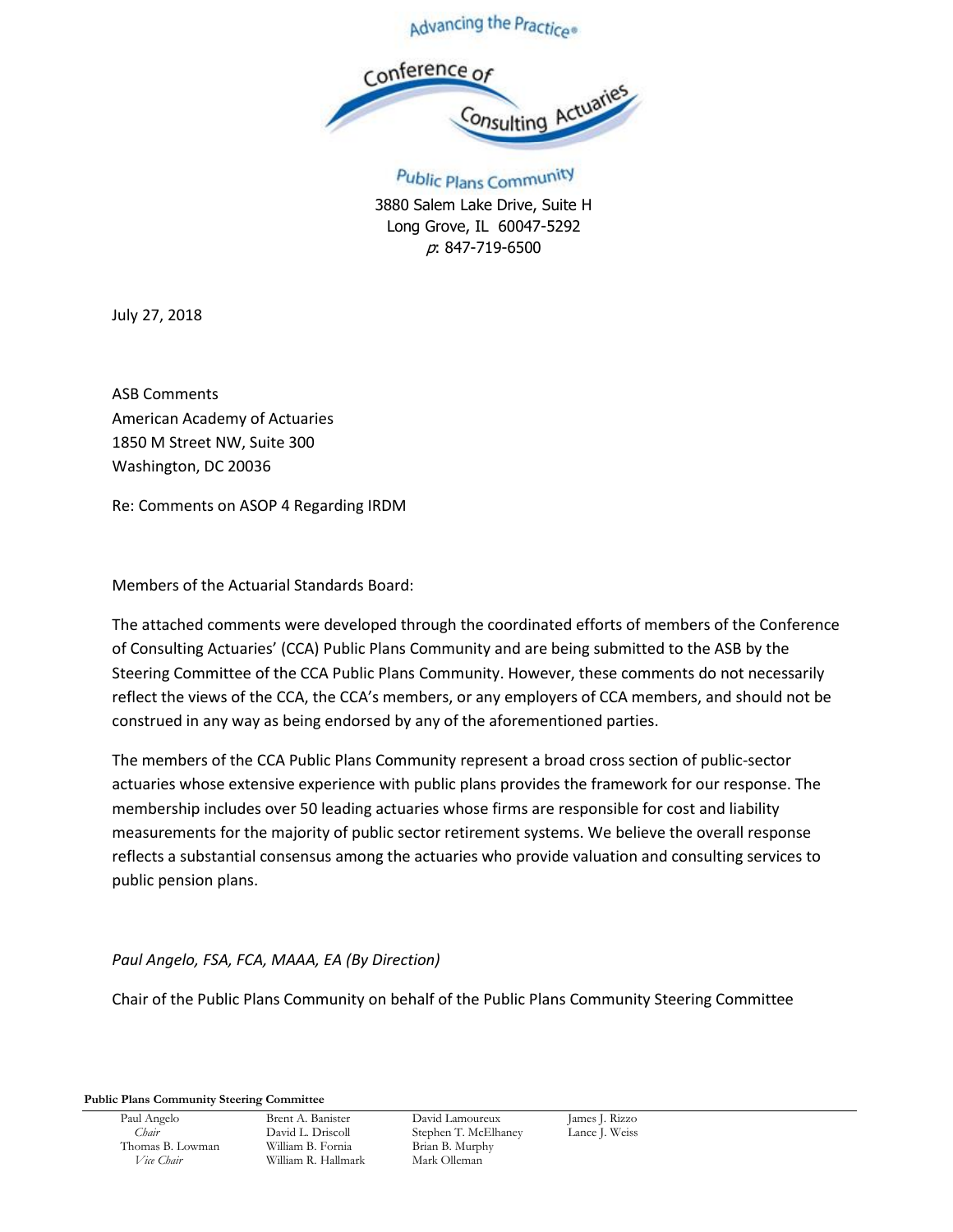

Public Plans Community 3880 Salem Lake Drive, Suite H Long Grove, IL 60047-5292 p: 847-719-6500

July 27, 2018

ASOP No. 4 Comments Actuarial Standards Board 1850 M Street, NW, Suite 300 Washington, DC 20036

Dear Board Members:

l

We, the Steering Committee of the Public Plans Community of the Conference of Consulting Actuaries<sup>1</sup>, have reviewed the recently released exposure draft of a proposed revision to Actuarial Standard of Practice (ASOP) No. 4, *Measuring Pension Obligations and Determining Pension Plan Costs or Contributions*. We offer the following comments on **Section 3.11** of the proposed standard:

- 1. For several reasons, we believe that the "Investment Risk Defeasement Measure" (hereinafter referred to as the "IRDM") as defined in Section 3.11 is seriously flawed as a generally applicable measure of investment risk:
	- a. The proposed metric is to be based on the unit credit cost method, which for public sector retirement systems is rarely used for funding valuations and is never used for financial reporting valuations. This means that the IRDM presents these systems' liabilities – and hence their risks – in a fundamentally different way from the cost methods that they use for funding and financial reporting, all of which consider the effect of future salary increases on the liability attributed to participants' past service. As a result, the IRDM and the funding liability for a public retirement system will differ for reasons that have nothing to do with investment risk. We note that a more appropriate IRDM-style measure of investment risk is already found in Section 3.4 of ASOP No. 51 which states:

"Methods may include, but are not limited to scenario tests, sensitivity tests, stochastic modeling, stress tests, and a comparison of an actuarial present value using a discount rate derived from minimal-risk investments *to a corresponding actuarial present value from the funding valuation* or pricing valuation" (emphasis added).

b. We believe it is important for pension plan trustees to understand the implications and consequences of assuming investment risk, and we believe the most important measures to help them understand these implications and consequences are the stress tests, scenario tests, sensitivity tests and stochastic modeling described in ASOP 51. In contrast, as a measure of

 $1$  These comments were developed through the coordinated efforts of members of the Conference of Consulting Actuaries' (CCA) Public Plans Community and are being submitted to the ASB by the Steering Committee of the CCA Public Plans Community. However, these comments do not necessarily reflect the views of the CCA, the CCA's members, or any employers of CCA members, and should not be construed in any way as being endorsed by any of the aforementioned parties.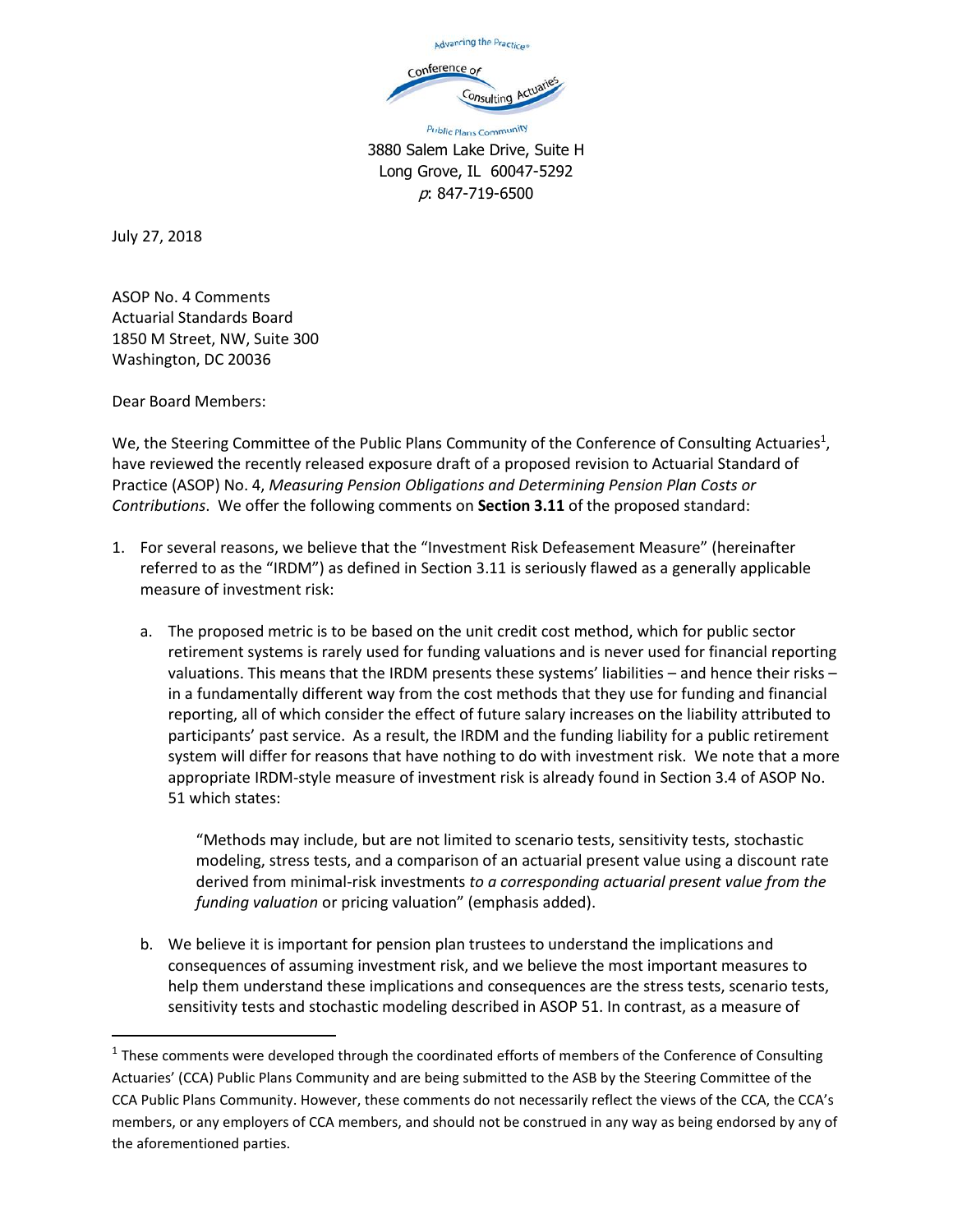"investment risk," the IRDM is deficient in that it only attempts to assess the cost of avoiding investment risk. The cost of avoiding investment risk is only of practical interest to plan trustees once they have concluded that the implications and potential consequences may be unaffordable. Making the IRDM mandatory may actually undermine the importance of the measures described in ASOP 51 that quantify the implications and potential consequences of risk, none of which ASOP 51 mandates.

- c. We note that many pension plans now contain plan design features that mitigate investment risk, such as establishing benefit accruals based on actual investment returns. The IRDM, as defined in the exposure draft, does not reflect such plan features, and so cannot assess the investment risk for such plans. The IRDM also cannot assess the risk of a pension plan that pays benefits through variable annuity contracts.
- d. The IRDM, as its name suggests, focuses singularly on investment risk and not on other aspects of plan experience (e.g., improving longevity, retirements occurring earlier than projected using assumptions based on past experience due to unforeseen changes in sponsors' financial circumstances, etc.).This provides a decidedly narrow picture of a plan's risk that seems inconsistent with the more complete approach to risk assessment that is embodied in ASOP No. 51, *Assessment and Disclosure of Risk Associated with Measuring Pension Obligations and Determining Pension Plan Contributions.*
- 2. Additionally, the incorporation of the IRDM in the exposure draft as a required disclosure in all actuarial valuations presents a number of problems in terms of consistency with the operating policies of the Actuarial Standards Board and with other standards it has promulgated.
	- a. In requiring disclosure of a metric using particular methods and assumptions, the Actuarial Standards Board is deviating in a significant way from the principle that Standards of Practice should be principles-based rather than prescriptive in defining appropriate actuarial practice. The proposed requirements of Section 3.11 are in direct conflict with ASOP 1, Section 3.1.4 which says:

"The ASOPs are principles-based and do not attempt to dictate every step and decision in an actuarial assignment. Generally, ASOPs are not narrowly prescriptive and neither dictate a single approach nor mandate a particular outcome. Rather, ASOPs provide the actuary with an analytical framework for exercising professional judgment, and identify factors that the actuary typically should consider when rendering a particular type of actuarial service. The ASOPs allow for the actuary to use professional judgment when selecting methods and assumptions, conducting an analysis, and reaching a conclusion, and recognize that actuaries can reasonably reach different conclusions when faced with the same facts."

- b. In our opinion, a robust examination of investment risk or any other risk faced by a pension plan most logically belongs in ASOP No. 51, *Assessment and Disclosure of Risk Associated with Measuring Pension Obligations and Determining Pension Plan Contributions.* In fact, ASOP No. 51 already contains principles-based guidance to evaluating pension plans' investment risks. ASOP No. 51 appropriately does not prescribe one method for assessing risk and instead suggests various methods for assessment of risk that focus on possible outcomes, including scenario tests, stress tests and stochastic modeling. Any of these would be more generally applicable than the proposed theoretical cost to defease a plan's investment risk.
- c. ASOPs Nos. 4, 27 and 35 emphasize that a primary consideration in the selection of actuarial methods and assumptions is the purpose of the measurement. The discount rates mandated for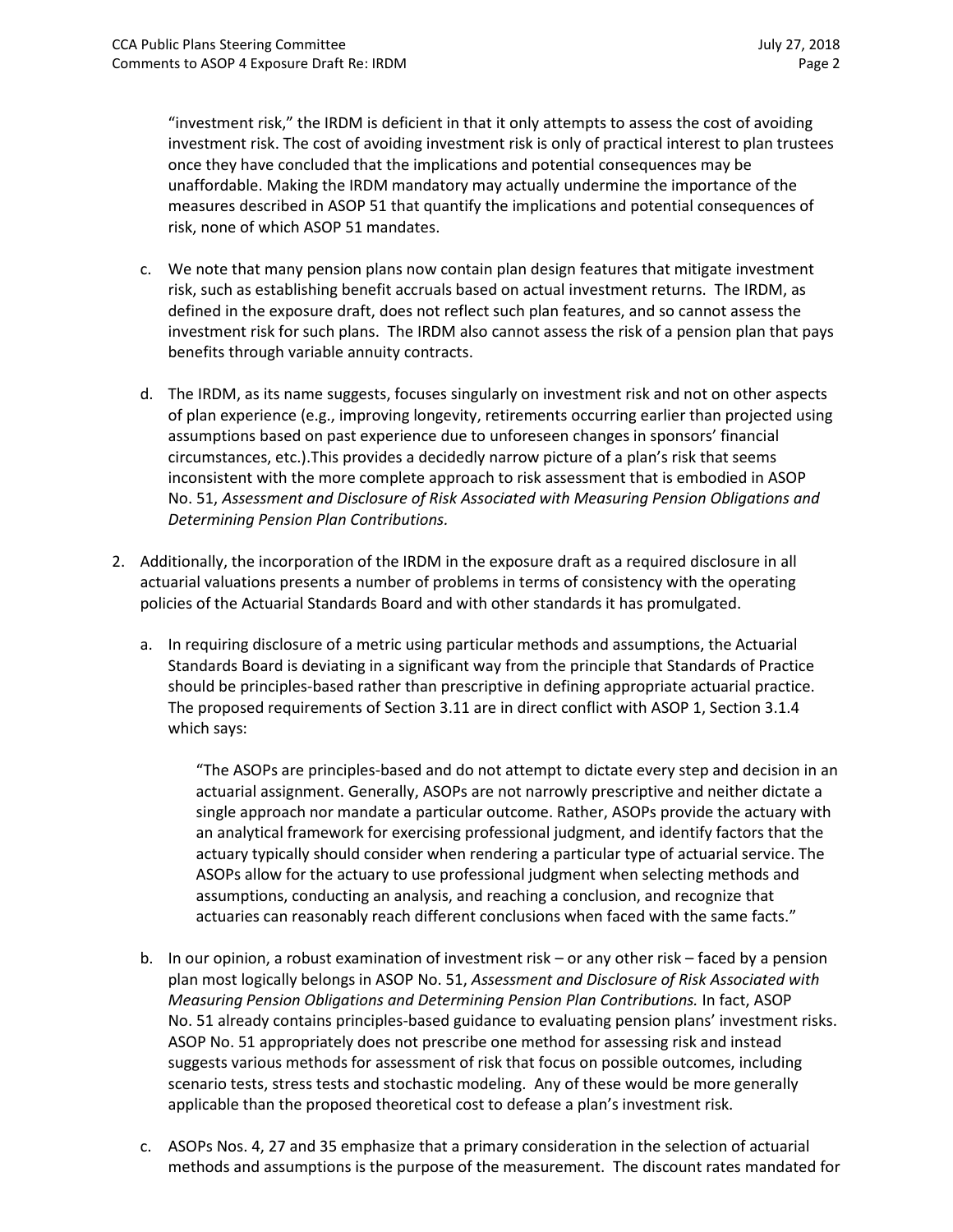$\overline{\phantom{a}}$ 

use in the calculation of the IRDM do not produce a number that is useful in assessing and managing ongoing investment risk. Moreover, the mandated use of the unit credit (i.e., accrued benefit) cost method, together with the use of current market interest rates, implies that the most useful and commonly understood purpose of the IRDM is as an estimate of the cost of settling the obligation for accrued benefits, and not as an investment-risk measure.<sup>2</sup>

Identifying the primary purpose of the IRDM as a settlement measure is important because it limits its relevance, particularly for public sector retirement systems. In many jurisdictions in the United States it is legally impermissible, outside of bankruptcy, for public retirement systems to freeze benefit accruals or to settle obligations in the manner represented by the IRDM calculation. The presentation of such a metric in actuarial reports prepared for such retirement systems would immediately incur the risk of misuse and/or misinterpretation by others. This could present a significant burden for actuaries signing such reports in terms of their responsibilities under Precept 8 of the *Code of Professional Conduct* and create more general reputational risk problems for the actuarial profession.<sup>3</sup>

For these reasons, the ASB should remove the requirement that the actuary "should calculate and disclose" any such settlement metric – by whatever name – as part of an ongoing funding valuation. At most the guidance should state that the actuary "should consider calculating and disclosing" such a value. Furthermore, if any "should calculate and disclose" guidance is retained it should apply only for plans where there is an established practice and procedure for engaging in a settlement transaction and only for those plan sponsors for whom the retirement system's legal framework allows for such settlements.

- 3. Finally, we urge the ASB to acknowledge that the IRDM, in addition to being a settlement measure, is also the value known in the financial economic literature as the "Solvency Value"<sup>4</sup>, and to consider the policy implications of making that value a universally required disclosure.
	- a. We recognize that the disclosure of the IRDM would satisfy the demands of some readers of actuarial reports, who find that solvency/settlement-type values are useful for their purposes. However, these entities have demonstrated that they can produce estimates of such settlement values for their purposes independently. We believe that it is preferable for them to continue to do so, as they are neither principals nor intended users of the valuation actuary's work product.
	- b. We remind the ASB that in 2008 the ASB was asked by the American Academy of Actuaries to "develop standards for consistently measuring the economic value of pension plan liabilities" (here "economic value" is another term for the solvency/settlement value). After an exhaustive

<sup>&</sup>lt;sup>2</sup> The functional purpose of the IRDM as a settlement measure also calls into question the guidance in Section 3.11(d), which says the IRDM should use the same demographic assumptions as used in the funding valuation. In practice, settlement values often should use different demographic assumptions, specifically retirement rates, to reflect the curtailment of future benefit accruals.

<sup>&</sup>lt;sup>3</sup> Even in a bankruptcy proceeding, the presentation of a settlement value could affect the outcome of the bankruptcy process in a way that is both unnecessary and unintended, and result in a settlement more extreme than is called for by the facts and circumstances.

<sup>4</sup> A common reference for this is the "Pension Actuary's Guide to Financial Economics," Joint AAA/SOA Task Force on Financial Economics and the Actuarial Model, 2006. In addition, the February 2016 "Report of the Pension Task Force of the Actuarial Standards Board" refers to the IRDM as the Solvency Value. Note we are not proposing that the ASB use the Solvency Value terminology, but only that you acknowledge that this is an established purpose for the value defined as the IRDM in the Exposure Draft.